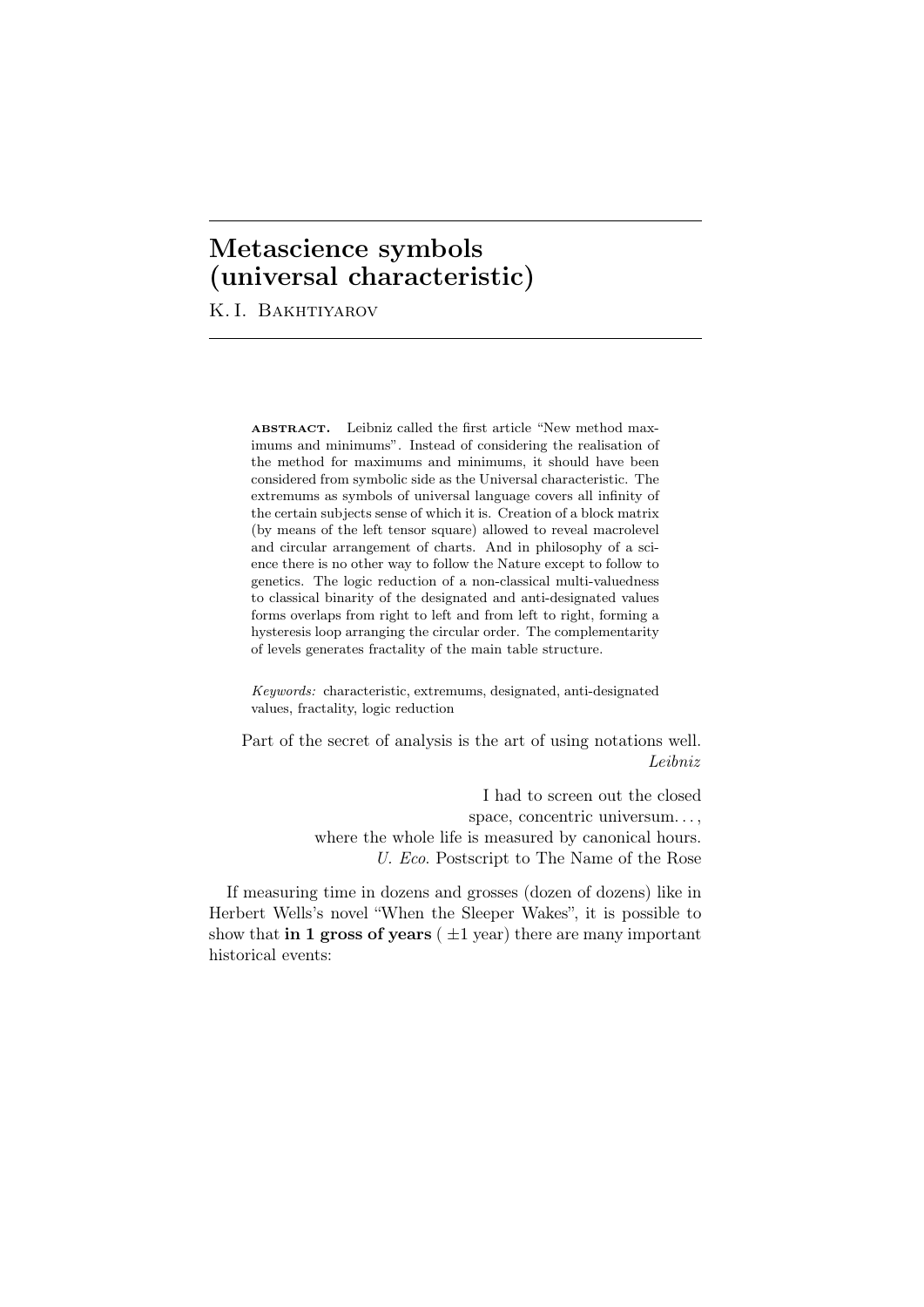*214 K. I. Bakhtiyarov*

| $1773$ - Pugachev's rebellion      | $1917 - October revolution$       |
|------------------------------------|-----------------------------------|
| $1799 -$ Suvorov's crossing of the | $1945 -$ Zhukov's crossing of the |
| Alps                               | Vistula and the Oder              |
| $1825 -$ Decembrist Uprisings      | $1968$ – The Prague spring        |
| $1835$ — Herzen's exile            | $1980 - Sakharov's exile$         |
| $1842$ – Herzen's return from the  | $1986 - Sakharov's return from$   |
| exile                              | the exile                         |

Involuntarily Lenin's known statement occurs: "Decembrists have woken Herzen...". It seems, scientific revolutions occur twice less often. This article is about one of them. Leibniz called the first article "New method for maximums and minimums". And in 2 grosses of years after his death  $(1716 + 288 = 2004)$  the author of these lines continues his work and proposes to use the signs of extremums as symbols of universal language [2]. By the way, dates of birth of the authors also differ by 2 grosses of years.

Instead of considering the realisation of the method, it should have been considered from symbolic side as the Universal characteristic. Let's show that extremums as symbols of universal language "covers all infinity of the certain subjects sense of which it is" [10].

Mathematics has the exact classification of extremums maximums and minimums which are subdivided into smooth (derivative  $y' = 0$ ) and sharp (derivative  $y'$  does not exist).

### 1.0 Maximums

- 1.1 Sharp maximums
- 1.2 Smooth maximums
- 2.0 Minimums
	- 2.1 Sharp minimums
	- 1.2 Smooth minimums

|         | <i>Smooth</i> | Sharp |
|---------|---------------|-------|
| Maximum |               |       |
| Minimum |               |       |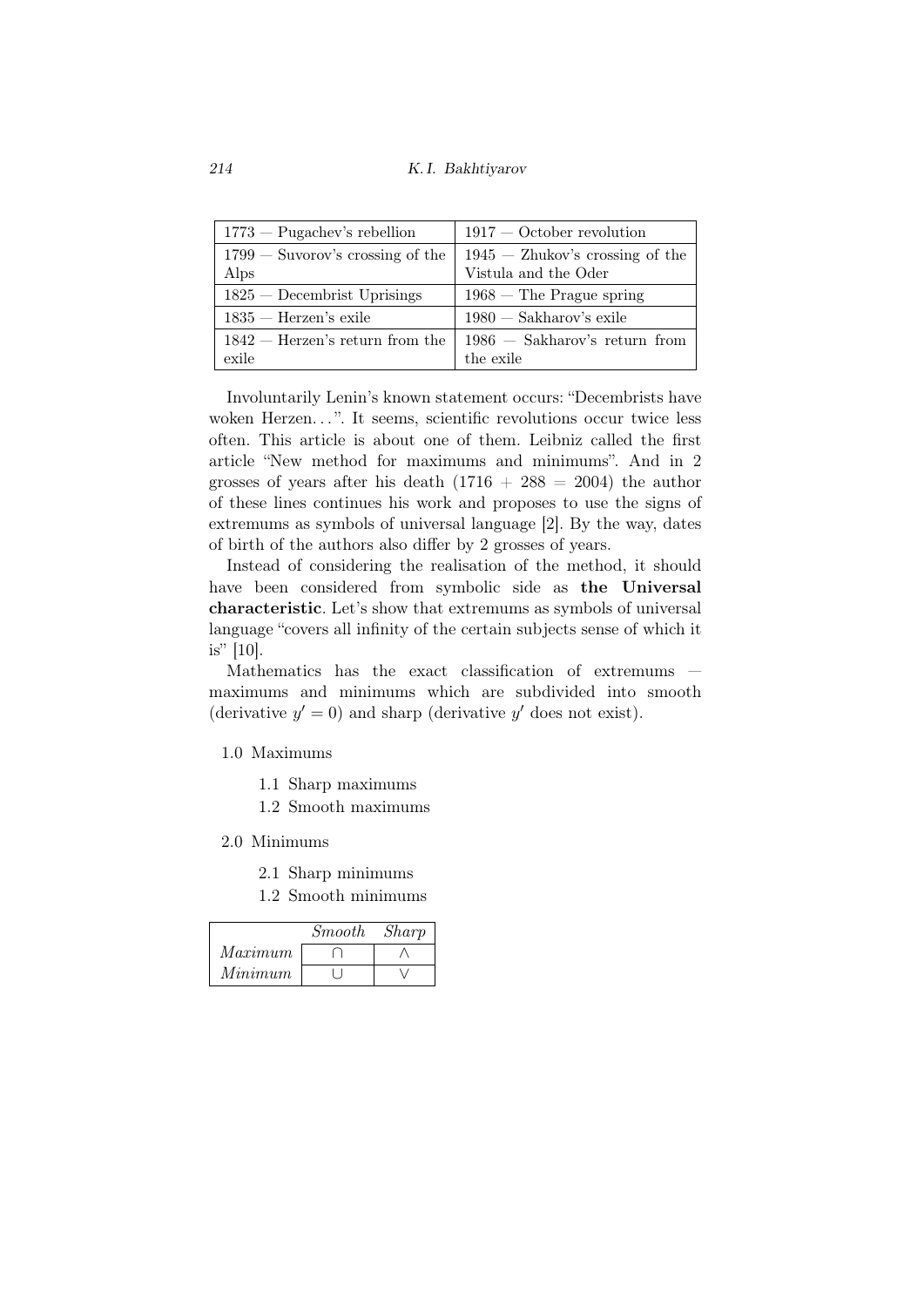Logic has been using signs of extremums: the disjunction is traditionally designated by minimum sign  $(V)$ , and conjunction — by maximum sign  $(\wedge)$  *though they are calculated vice versa*. Extremums are symbols of universal language. Complementary pairs fit each other as parts of a puzzle or male contact — female contact and used also for letters of a genetic code [4]. Maximums *∩, ∧* are convenient to designate by the letters **n** and **A**, and minimms  $\cup$ ,  $\vee$  — by the letters u and V.

Each scientific revolution has 4 stages: *∗*n growth, *∗*A maximum, *∗*u decline, *∗*V minimum. T. Kuhn in the book "The structure of scientific revolutions" emphasized: "A decision between alternate ways of practicing science is called for, and in the circumstances that decision must be based less on past achievement than on future promise". He focused attention on the "Normal" science (with a constant paradigm) that has not allowed it to describe structure of scientific revolutions (with change of paradigms) [12]. Only after considered logic structure of dominants and not dominants, it is possible to formulate structural principles of scientific revolutions.

All two-letter words are formed by application of "*letters*" to themselves, providing a quantum leap to the highest level [4, p. 129]. Elements of microlevel take the meaning only in a macrolevel context. In pairs  $(x, y)$  a prefix  $x =$  MICROLEVEL (name), and a radical  $y = \text{MACROLEVEL}$  (surname). These elements of microlevel *form* macrolevel BLOCKS. Capital letters of radical dominants have a priority, and small letters of nondominant radicals provide the priority to any letters of prefixes. **The Designation** is provided by vowels and anti-designation  $-$  by consonants.

The complementary pair of vowels **A**, **u** transfers a voice. When substituting sound (*de facto*) with the letter (*de jure*) the relations within the cycle are disrupted, when capital letter **A**-summer (*passionarity overheat*) and V-winter become similar (by a form). A letter is a death for living. Genesis demands to overcome this serfdom. Freedom of a living word is necessary.

The genetic table of pairs has 4 blocks and phases b, q, p, d: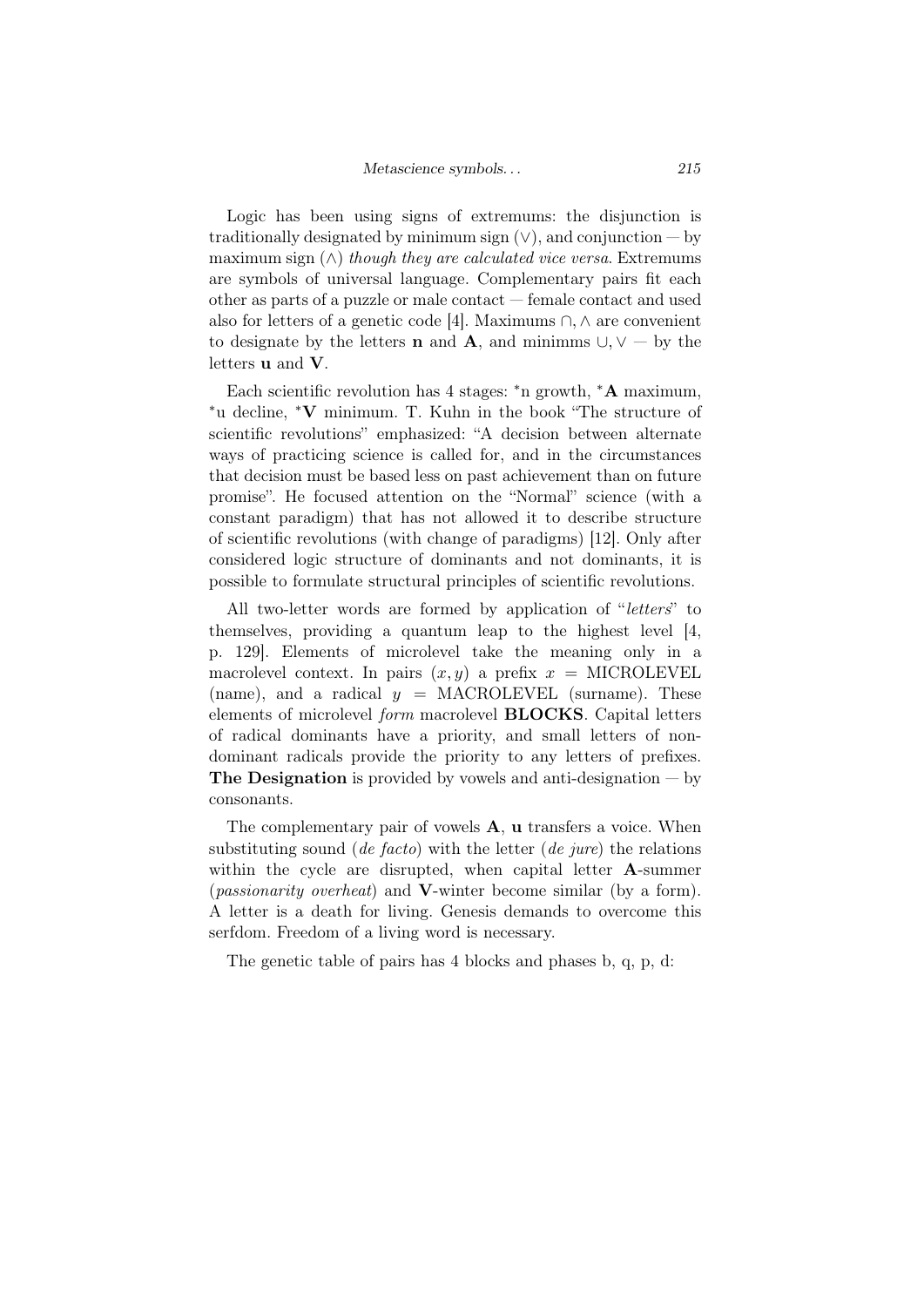*216 K. I. Bakhtiyarov*

| Cons       | Vowels |   |   |   |   | 3 <sub>1</sub>  |              | 6 morning 9, | 12 | afternoon |
|------------|--------|---|---|---|---|-----------------|--------------|--------------|----|-----------|
| $^*n$      | $^*$ A | d | b |   | р | nn              | An           | nA           | AΑ |           |
|            |        |   |   |   |   | $V_{n}$         | un           | VA           | uA |           |
| $^*V$      | $^*$ u | p | q | b | d | nV              | AV           | nu           | Αu |           |
|            |        |   |   |   |   |                 | $\mathbf{u}$ | Vu           | uu |           |
| $night$ 12 |        |   |   |   |   | $9$ evening $6$ |              | ్త           |    |           |

Circulation phases (clockwise):

the designated pairs b, q p, d<br>  $(6, 9 \text{ of the morning}),$  (12, 3 of the at  $(12, 3 \text{ of the afternoon}),$ the anti-designated pairs b, q  $\qquad p, d$  $(6, 9 \text{ of the evening}), (12, 3 \text{ of the night}).$ 

The S-shaped border of the designated and anti-designated pairs forms the Yin-Yang figure.



New symbols of the dial are constructed so when change of interblock transition b, q and p, d is big ("*interval* long") we have turned image, and when change of interblock transition d *|* b and q *|* p is small ("*interval short*") we have mirror image.

Complete character of DOMINANTS is provided by submission to capital vowel or concordant of the radical and vague character of non-dominants (with small letters of the radical) — by change of submission to vowel and concordant of the prefix. The mechanism of revolution and change of paradigms should be learnt. *Small change in transitional demiblocks prepares great change between blocks*. The majority does not perceive small change that generates errors of the 1st and 2nd kind. In hindsight errors are perceived as prediction and afteraction phantoms respectively.

On the basis of equality the matrix is divided into two halves *fifty-fifty*: accepted (A) and rejected (R) values. They do not always coincide with true (T) and false (F) values. Small change from F to T (as well as from T to F) prepares a large change from R to A (as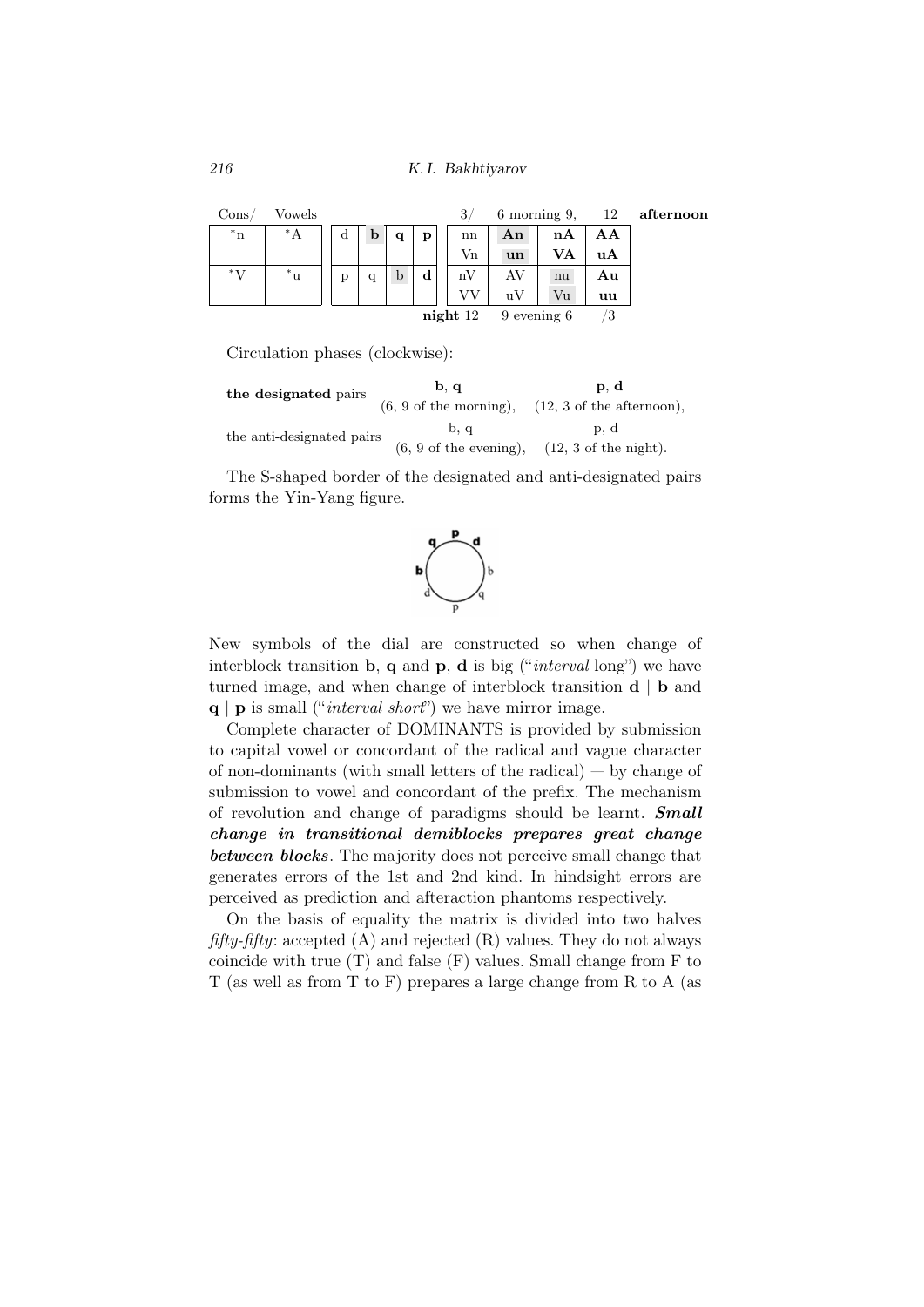well as from A to R) by means of transitional "phantoms"  $-$  errors of the first kind  $(RT =$  rejected true) and errors of the second kind  $AF = accepted$  false). According to V.A. Lefebvre we have the first ethical system with presumption of innocence (during "brain storm" it is forbidden to criticize at all) and the second ethical system with a guilt presumption ("*witch hunt*") [4, p. 60].

The reduction of multi-valuedness is solved by dominants with priority of macrolevel radical over microlevel prefix. Adjacent pairs reverse in the identity on designation:  $Au = uA$ . Diagonal oppositions of the designated and anti-designated true-false pairs anti-commutate in identity on designation:  $AV = - VA$ . Midday and midnight — are in antiphase as antipodes on the offered dial of the designated and anti-designated pairs. *The anti-commutativity* does not hide non-identity of the paradigm and anti-paradigm, but prepares qualitative transfer. Here *the complementarity principle* is fundamental, and N. Bohr considered nonclassical noncommunicativity as its most essential manifestation. "The noncommutativity formula turned from striking absurd into the unforeseen guarantee of the fruitfulness of the discovered way" [5, p. 259]. One of sources of complementarity principle is *the principle of compliance* generating fractality of the main table.

The dial describes a circular order of the genetic code diagrams and socionics quadras well [3]. Diagonal oppositions are complementary. "They teetered on scales: the morning raised one, the evening raised another" [6, p. 349]. Not without reason the saying tells: "The morning is wiser than the evening". Von Weizsecker was the first who paid attention that complementary descriptions are in the circular relation. He associates the complementarity concept with the general gnoseological model of "the circle of knowledge" [1, p. 159, 193]. It is necessary to join his opinion that this concept is in essence logical.

The Earth's rotation around its own axis and its rotation around the Sun can serve as a bright example of a temporary fractality: *day periods* (morning, day, evening, night) are similar *to seasons* (spring, summer, autumn, winter). Ptolemaeus's epicycles of heavenly bodies [5] and Ibn al-Arabi's concentric circles [8] are characteristic for a metascience (astrology and alchemy). Its sectors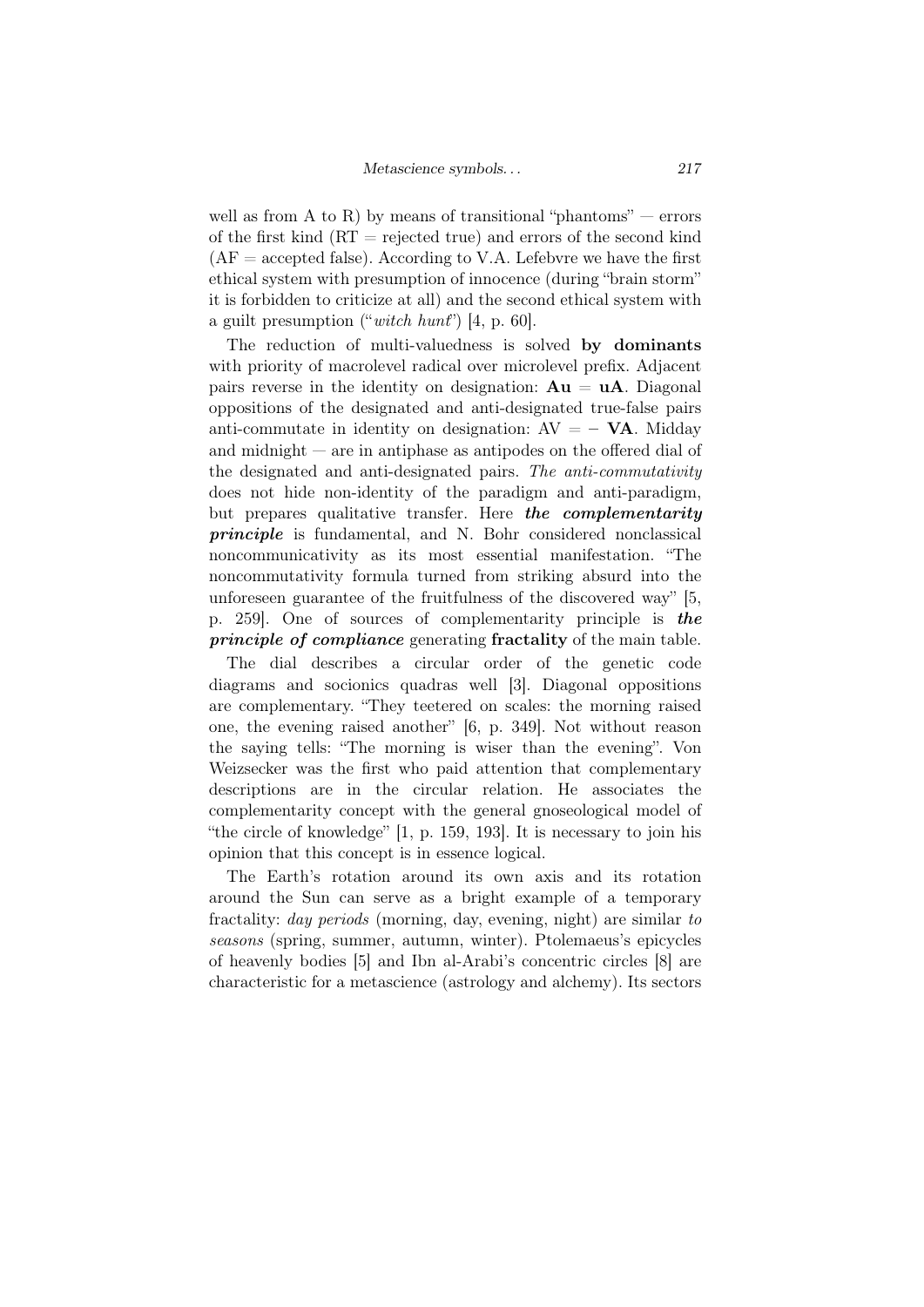(*Speaking, Loving, Knowing and Dominating*) does not casually seen similar to the modern classification in the sotsionics.

Aristotle's LOGICAL SQUARE quartered Natural Universal but "*presented*" to it a prison cell with a square outlook. Unlike the European astrological charts, of the rectangular shape, the Arabian charts *traditionally had the round shape*. Later the circular order prevailed in Europe as well. The striking examples are the round seal inherited from alchemists, and R. Lully's logical machine. Later the bishop J. Wilkins in his universal language used the arrows received by turn on multiple angles as symbols. Now the matrix provided the circular arrangement (*n "spring" – A "summer" – u "autumn" – V "winter"*) in MATRIX OF GENESIS unlike the LOGIC SQUARE:

| n. spring                 | A. SUMMER | n. spring | A. SUMMER          |
|---------------------------|-----------|-----------|--------------------|
| <b>V.WINTER</b> u. autumn |           |           | u. autumn V.WINTER |

Aristotle applied the logic square in syllogistics where partial affirmative and partial negative judgments were nearby in one column, and general affirmative and general negative judgments are nearby in other column. Figuratively in that case summer and winter are nearly. A. Koyre believed that "the theoretical thought and human life are separated by a chasm" [15]. He underlined this thesis, stating that the world of the science is leaving and separates from the living world. Logic "presented" us civilization with square outlook. Within it it is impossible to overcome the gap between adjacent maximum A ("summer") and minimum V ("winter"). The *living logic* with the Matrix of Genesis allows to define the features matching the *plan of the Nature*. Creation of a block matrix (by means of the left tensor square) allowed to reveal macrolevel and circular arrangement of charts. The genetic code is information code. And in philosophy of a science there is no other way to follow the Nature except to follow to genetics.

G. Frege in "Logic" wrote: "Laws of the nature do not need our recognition to be true". For a sample of letters of universal language the author took letters of extremum signs. As a prototype for a symbol of a maximum was *the letter A* (adenine), and *the*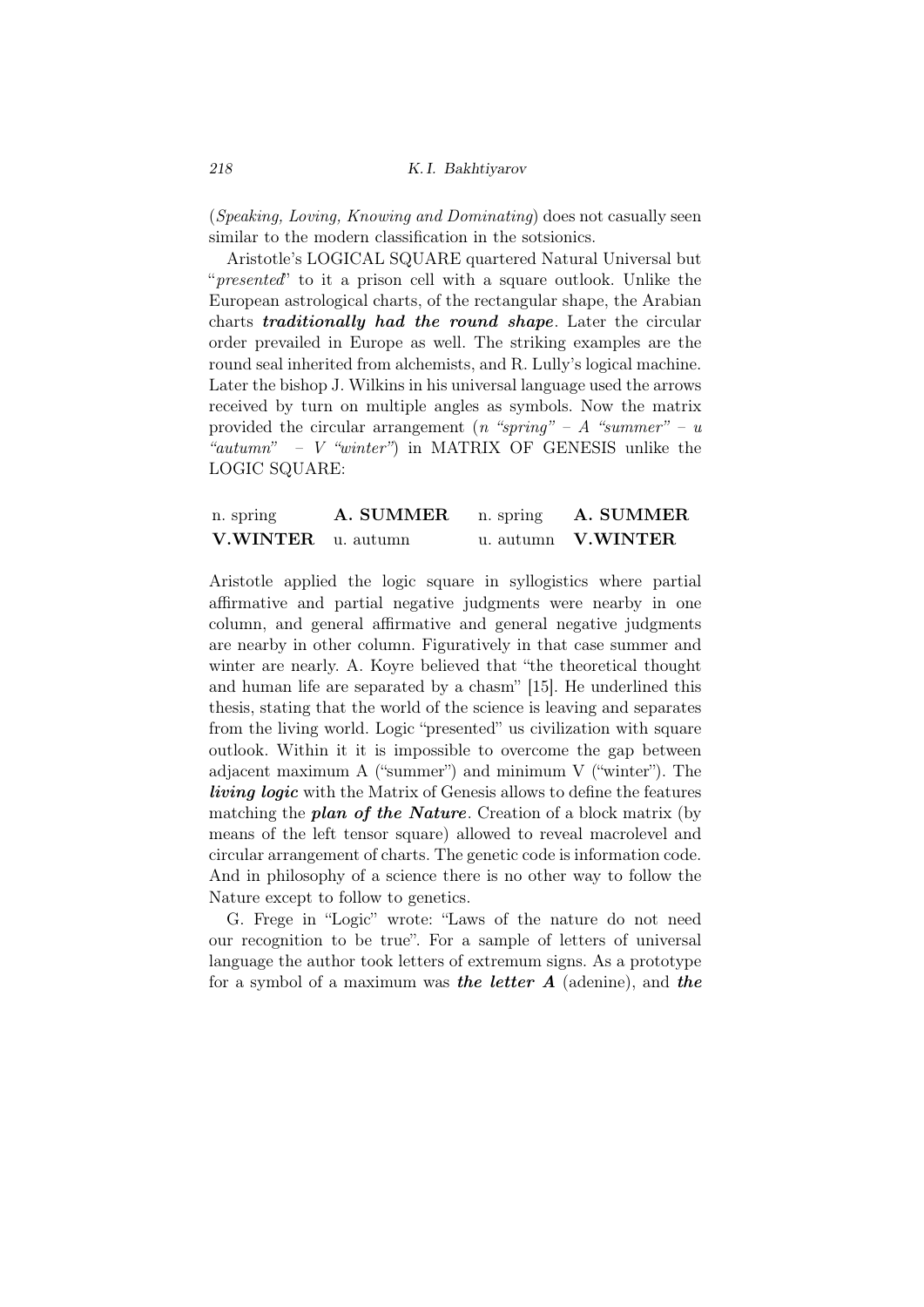*letter u* (uracil) was the symbol of weak minimum. For another complementary pair the similar turned signs were taken: a letter  $\bf{V}$  (cytosin) as a minimum sign, and a letter **n** (guanine) as a sign of a weak maximum [4, pp. 128–130]. Notice that in alchemy the truncated triangle of the fire sign (top up) was the air sign, and the water sign was the truncated triangle of the earth sign (top down). The initial matrix is made up of the complementary pairs of consonants (n, V) and vowels (A, u). Accordants provide stability of the concaved (*caved in under the power*) consonants *∗*V, and discordants provide variability of convex vowels (*arising dissidents*) *∗*A.

Let's start with the complementarity concept. A. Petersen sees its historical and philosophical reasons in the problem of stability and variability [16]. Divisible, changeable elements form a logic wave, and indivisible, stable elements form a logic atom which has the quadruple duplication that provides the higher noise immunity when transferring the genetic information. Stability takes place, when the third wheel is in triplet; and variability is mutability among alternatives. The designated values for digrams which generate *more than one amino acid*, are characteristic for the first ethical system, and non-designated values are the codes generating *the unique amino acid* (that provides stability at the expense of redundancy).

The consideration of non-classical logic in terms of the classical logic allows to show clearly reduction role for obtaining the designated values. The logic reduction of a non-classical multivaluedness to classical binarity of the designated and antidesignated values forms overlaps from right to left and from left to right, forming a hysteresis loop arranging the circular order. The overlaps from right to left and from left to right, forming a hysteresis loop are well described by the dial of genetic code and quadras of socionics. This certain "*inertia*" which is noticed long ago by experts in psychophysics, provides the model of wave genetics which is visually drawing a S-shaped wave of the Yin-Yang figure.

As oppositions J. Derrida considers night *well* (North) and day Egyptian *pyramid* (South) — underground and elevated architecture [7]. The way between them lies through a morning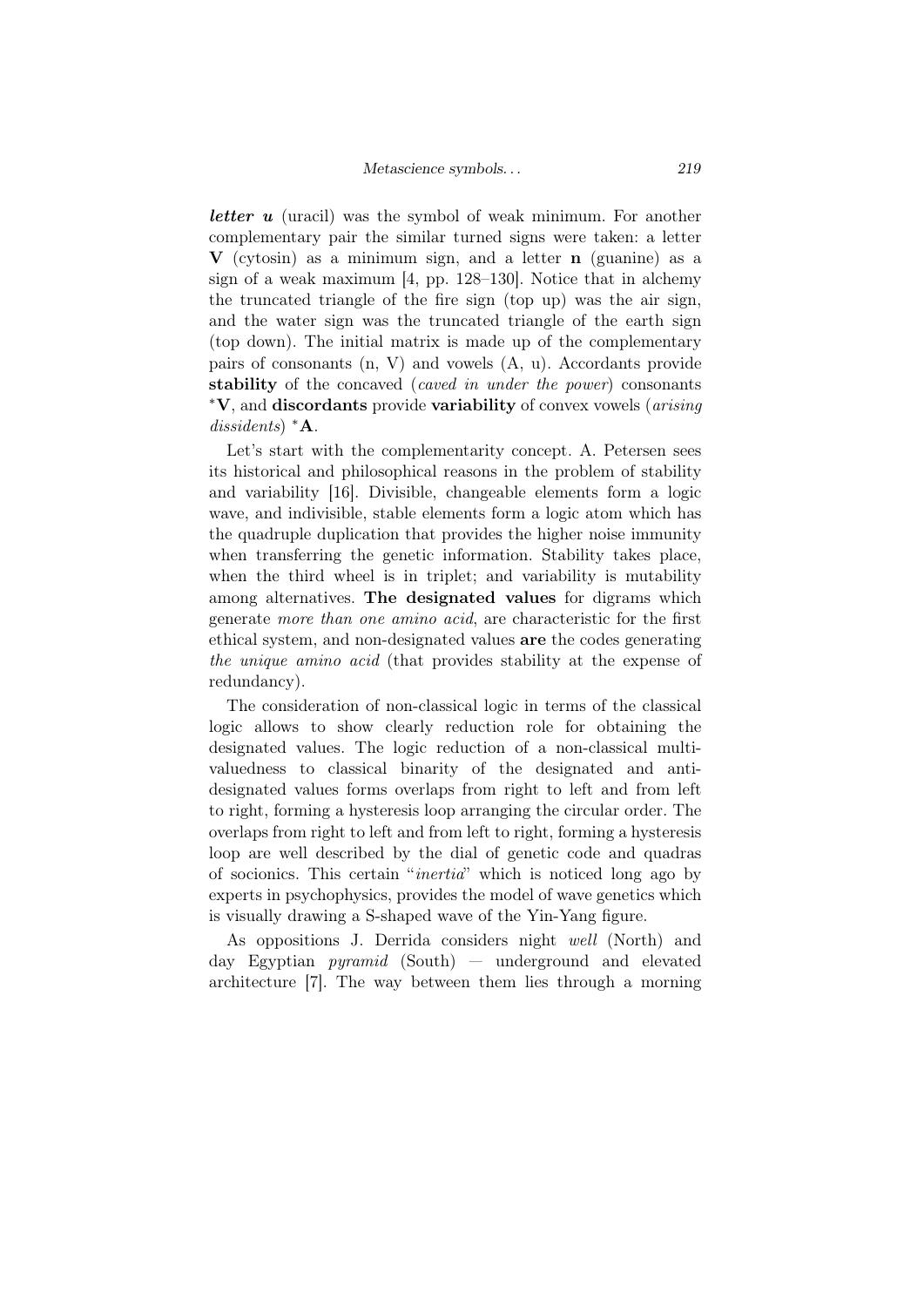#### *220 K. I. Bakhtiyarov*

*source* (East). The beginning is that has become. As a whole the way is circular. P. Valery *traced* the source (la source): "We are made of two moments, and as though of delay of the thing in relation to itself . . . Between Life and Knowledge the powerful and aimless music operates" [9]. The poet composing verses from wordssigns is some kind of intermediary between two poles. Mallarme's music is splashed out on a surface of poetic language, filling in the deepest hollows of creative thinking, becoming the most intimate occupation. The world which draws language cognition should be corrected having learnt its reality by means of music.

The role of reduction for understanding of the phenomenon of consciousness in terms of quantum mechanics was repeatedly emphasised by physicists: "the information of microsystem is recorded through the macrosystem state change" [11]. The secret is revealed not via metaphysics, but through *metachemistry*. The main thing is not microlevel chemistry but macrolevel alchemy of which D. Hofstadter dream [14]. It makes true Leibniz's dream to make mathematics really universal language. The model offered allows to track visually the large-block construction of the logic matrix, and then the arrangement of separate cells which are filled according to the principle of similarity [4]. Position record needs only 4 letters at the highest levels. The positioning principle is inherent for analytic approach and for humanities it offers not less advantages, than for arithmetics.

The geometry is the most ancient mathematical discipline, and the higher geometry (which is usually called projective geometry) showed how to make the uniform scheme for classical and nonclassical theories. The best thinkers of all times looked at it as at excellent exercise in logic, extremely suitable for development of great minds [15]. Homogeneous coordinates serve as guiding star, allowing to provide the final representation of infinite values. To fulfill the synthesis of classical and non-classical theories *the higher logic* is required which is generated by projective interpretation of a Boolean multi-valuedness [4, p. 158–161].

Asymptotic correspondence of classical and non-classical theories is manifestation of *the principle of compliance* which establishes connection between these representations. The complementarity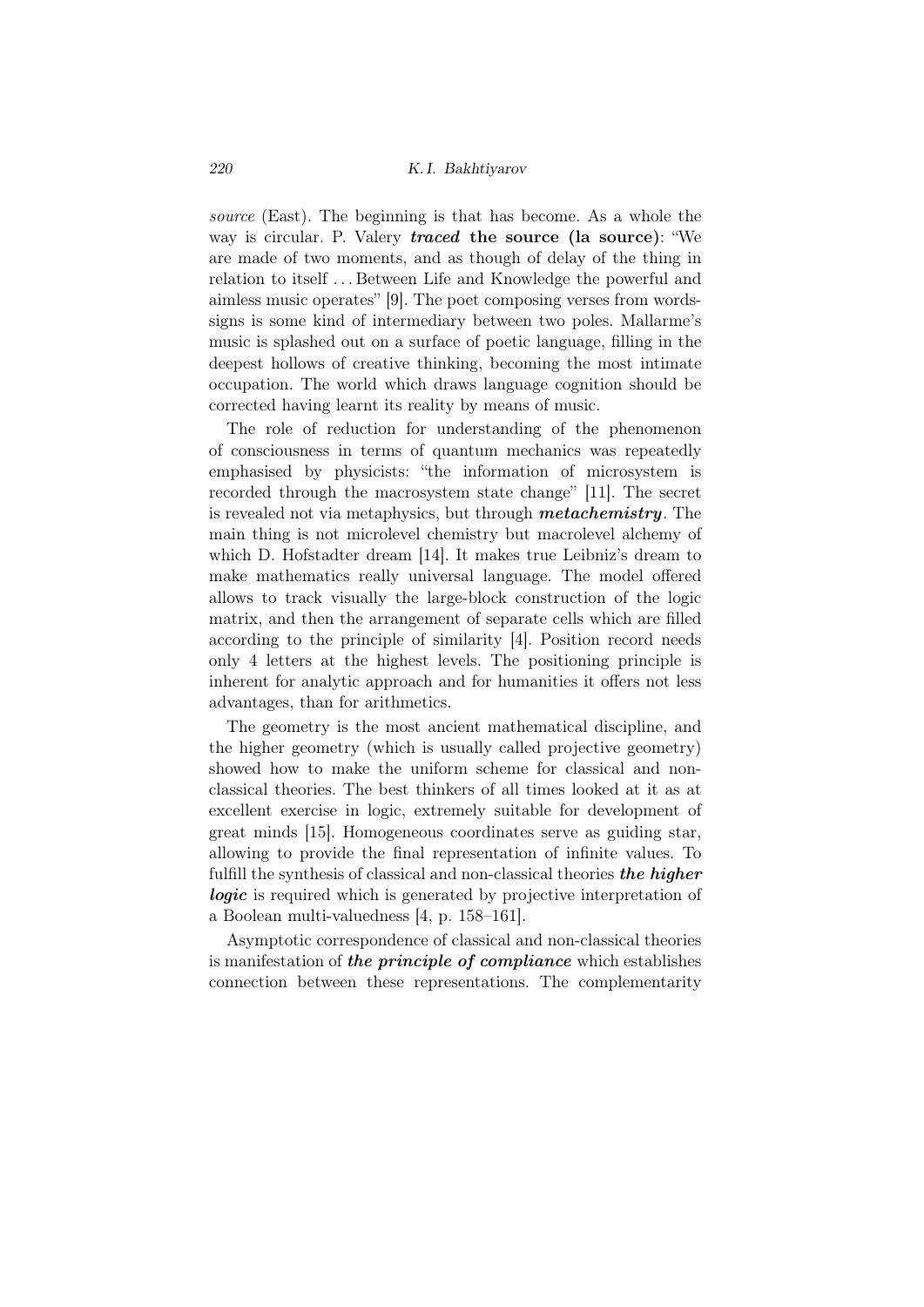of levels generates fractality (self-similarity) of the main table structure. The offered genetic method to solve the problem of transition from one paradigm to another is the *message* which provides the clue to cognitive process that will help fill the gap between natural intelligence (NI) and artificial intelligence (AI).

## Appendix. Arithmetization of Matrix Genetics

Genome appears as a sample of the text noted by four letters of a universal code. The Matrix of Complementary is made on the basis of complementary pairs. For example the pair  $A - u$  in which we will use letter  $A (=A, \text{ adenine})$  as a maximum sign, and a letter u  $(=u, uracil)$  as weak minimum sign. Capital letter is always complementary to the small one. For another complementary pair we take the turned signs: a letter  $V$  (=C, cytosin) as a minimum sign, and a letter  $n (=g, guanine)$  as a sign of a weak maximum. In the matrix genetics based on (right) Kronecker tensor square we have blocks by the first letters:

|   |   |    |                         | VA   AV   AA                 |    | 6               | $5^{\circ}$ | 5 |    |
|---|---|----|-------------------------|------------------------------|----|-----------------|-------------|---|----|
|   |   | Vu |                         | $Vn \mid Au \mid$            | An | $\overline{5}$  | 6           |   | IJ |
|   |   |    |                         | $uV \mid uA \mid nV \mid nA$ |    | $5\overline{)}$ |             | 6 | 5  |
| u | n | uu | $\mathbf{u} \mathbf{V}$ | nu                           | nn |                 | 5           | 5 |    |

The bad thing is that there is no simple order in the bold cell positions generating codons richer with amino acids (*more than one*). There is no simple order in the position of the cells with *numbers of hydrogen bonds* (for example, cells with  $p=5$ , organising an "epicycle").

In the matrix genetics based on non-Kronecker (left) tensor square we have blocks by the second letters. Then we receive a block matrix with clusters by *arguments* and columns *by number of hydrogen bonds*.

| (n)           | (A) | nn      |                         |                            | An   $nA$   AA | $\pm$ 6 $\pm$ | 5 <sub>1</sub>  | $5\overline{)}$ |  |
|---------------|-----|---------|-------------------------|----------------------------|----------------|---------------|-----------------|-----------------|--|
|               |     | $V_{n}$ |                         | $un$   VA   uA             |                | 6             | 5 <sup>5</sup>  | $5^{\circ}$     |  |
| $(V_{\rm c})$ | (u) |         |                         | $nV$   AV   nu   <b>Au</b> |                | 6             | 5 <sup>5</sup>  | $5^{\circ}$     |  |
|               |     |         | $\mathbf{u} \mathbf{V}$ | Vu                         | uu             | 6             | $5\overline{)}$ | $5\overline{)}$ |  |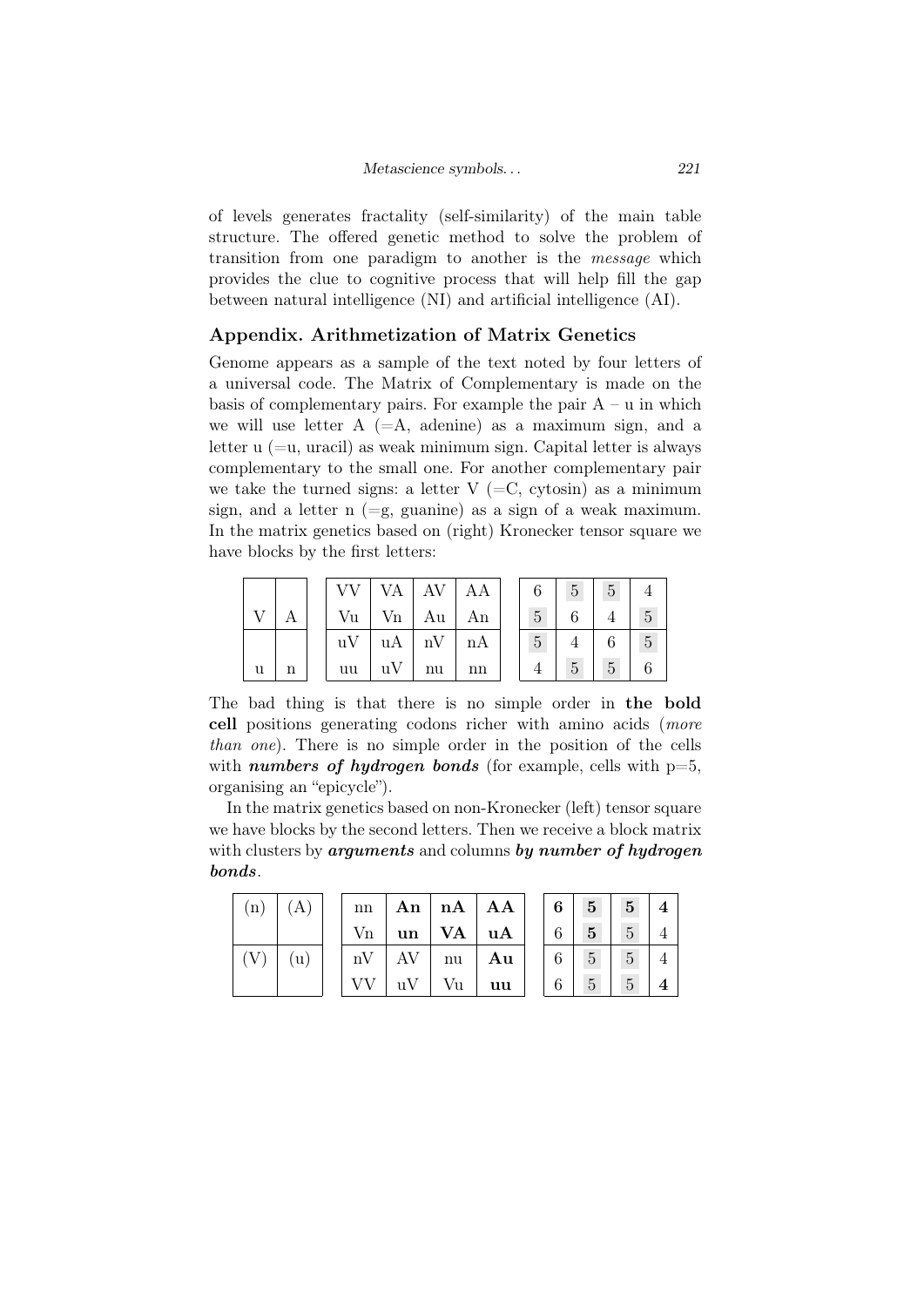Matrix of Complementary will be divided into columns complementary pairs. The block matrix has 1 cluster and 2 semiclusters — "bold", richer with corresponding amino acids (more than 1 amino acids in the cell).

|   |     | $\langle\mathrm{V}\vert\mathrm{A}\rangle$ | 'A`  |     | gly $ {\bf STOP},/$<br>$-ser$ | glu/<br>asp | $_{\rm lys/}$<br>asn          |
|---|-----|-------------------------------------------|------|-----|-------------------------------|-------------|-------------------------------|
| А | (A) |                                           |      | arg | $\text{trp}/\text{c}ys$       | g ln/his    | $ \text{-STOP}/\textit{tyr} $ |
|   |     |                                           | V A> | ala | $_{\rm thr}$                  | val         | $\mathbf{met}/ile$            |
| V |     |                                           |      | pro | ser                           | leu         | $-\mathrm{leu}/phe$           |

So, we have two strong, dominant arguments  $(A)$  – top *of liberalism* which is "polygamous", and (V) — *the conservatism* whirlpool is "monogamous".

Universal symbols show isomorphism of genetic code tables and Jung's mental types. When interpreting the elements of matrices we proceeded from the division into similar cells that generates fractalirty. *Isomorphism* of matrices of genetic code and mental types shows roneness of the characters in many respects defined by their genetic code [4, p. 186–187].

#### References

- [1] *Alekseev I.S.* Koncepciya dopolnitel'nosti. M., 1978 (in Russian).
- [2] *Bakhtiyarov K.I.* Simvoly universal'nogo yazyka i geneticheskii kvadrat dominant // Vestnik MGU. Ser. 7. Filosofiya. 2004. № 5. S. 52–59 (in Russian).
- [3] *Bakhtiyarov K.I.* Geneticheskii metod dlya stilei myshleniya // Metafizika. № 1(3). 2012. S. 167–174 (in Russian).
- [4] *Bakhtiyarov K.I.* Arithmetization of Matrix Genetics // Logika i psihogenetika s tochki zreniya informatiki. M., 2013.
- [5] *Gindilis L.M.* Geocentricheskaya i geleocentricheskaya sistemy mira s pozicii metanauchnogo znaniya // Trudy seminara "Problemy kosmicheskogo myshleniya i Jivoi Etiki". Tom 2. Vyp. 2/4. M., 2012. S. 19–21 (in Russian).
- [6] *Danin D.S.* Nil's Bor. M., 1978. S. 259, 349 (in Russian).
- [7] *Derrida J.* Marges de la phylosophie. Paris, 1972. P. 4, 88, 177, 330.
- [8] *Ibn al-Arabi*. Izobrajenie okrujnostei, ohvatyvayuschih podobie cheloveka Tvorcu i sotvorennomu miru // Ibn al-Arabi. Mekkanskie otkroveniya. SPb., 1999. S. 69 (in Russian).